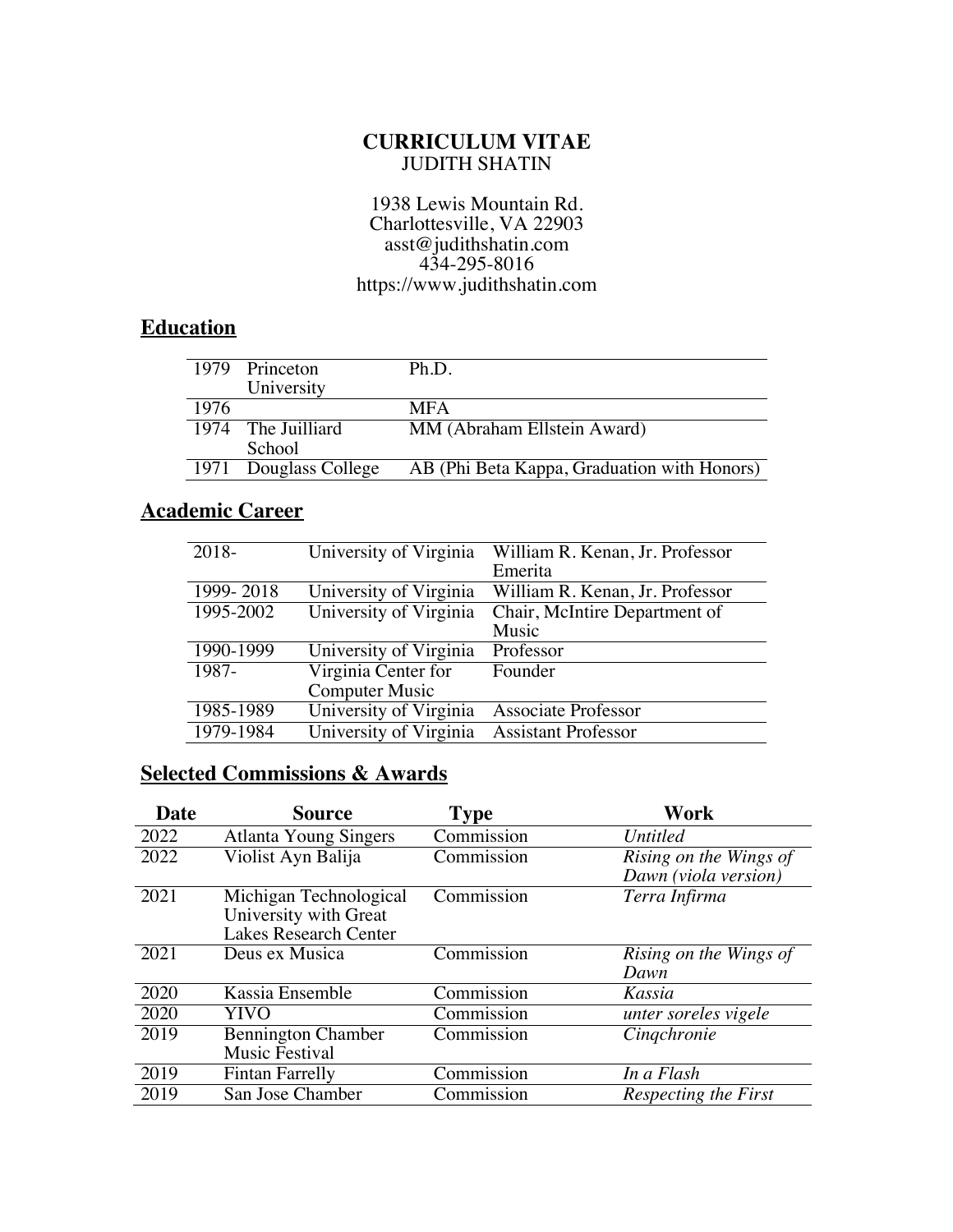|                   | Orchestra                                                                          |                                                            | (Amendment)                                          |
|-------------------|------------------------------------------------------------------------------------|------------------------------------------------------------|------------------------------------------------------|
| 2018              | Illinois Wesleyan<br>University                                                    | Commission                                                 | <i>I</i> Love                                        |
| 2018              | Amy Johnson                                                                        | Commission                                                 | Patterns                                             |
| 2017              | San Jose Chamber<br>Orchestra                                                      | Commission                                                 | <b>Ice Becomes Water</b>                             |
| 2017              | Gail Archer                                                                        | Commission                                                 | Dust & Shadow                                        |
| 2016              | Carnegie Hall and the<br><b>American Composers</b><br>Orchestra                    | Commission                                                 | <b>Black Moon</b>                                    |
| 2016              | <b>Ensemble of These Times</b><br>& the LA Jewish Music<br>Commission              | Commission                                                 | A Line-Storm Song                                    |
| 2015              | Clay Endowment                                                                     | Fellowship                                                 | <b>Trace Elements Project</b>                        |
| 2015              | Atar Trio                                                                          | Commission                                                 | Gregor's Dream                                       |
| 2015              | Ensemble Musica Nova -<br>Tel Aviv                                                 | Commission                                                 | <b>Storm</b>                                         |
| 2014-15           | <b>UVA</b> Percussion<br>Ensemble                                                  | Commission, 10th<br>anniversary celebration                | <b>Khamsa</b>                                        |
| 2014              | Ensemble Berlin<br>PianoPercussion                                                 | Commission                                                 | <b>Trace Elements</b>                                |
| 2013              | UVA - Arts in Action<br>Award                                                      | PI of team & composer                                      | Being in Time for wind<br>ensemble & electronics     |
| 2012              | <b>Kandinsky Trio</b>                                                              | Commission                                                 | Long Story Short                                     |
| 2012              | <b>Stony Brook</b><br><b>Contemporary Chamber</b><br>Players                       | Commission                                                 | Vayter un Vayter                                     |
| 2012              | Trumpeter Ivano Iscari                                                             | Commission                                                 | For the Fallen (trumpet<br>and electronics)          |
| 2012              | Virginia State Library                                                             | Elected 1 of 8 Virginia<br>Women of the Year in<br>History |                                                      |
| 2011              | <b>Scottish Voices</b>                                                             | Commission                                                 | Selah, for female vocal<br>$quartet + harp$          |
| 2011              | <b>Macon Film Festival</b>                                                         | Best Experimental<br>Film Award - Shatin<br>and Arnold     | Rotunda                                              |
| 2010              | Peninsula Women's<br>Chorus                                                        | Commission                                                 | The Jumblies<br>$(SSA + pno)$                        |
| $200\overline{9}$ | Fromm Foundation,<br>Harvard University                                            | Commission                                                 | Respecting the First,<br>amp. st $qt +$ electronics  |
| 2009-             | Charlottesville                                                                    | Co-Commission                                              | Jefferson, In His Own                                |
| 2010              | & University Symphony<br>Orchestra, Illinois,<br>Richmond & Virginia<br>Symphonies |                                                            | Words                                                |
| 2009              | Ms. Ellen Waldo                                                                    | Commission                                                 | To Keep the Dark<br>Away, for solo piano             |
| 2008              | Minnesota Center Chorale Commission                                                |                                                            | Orchestrated version of<br>Songs of War and<br>Peace |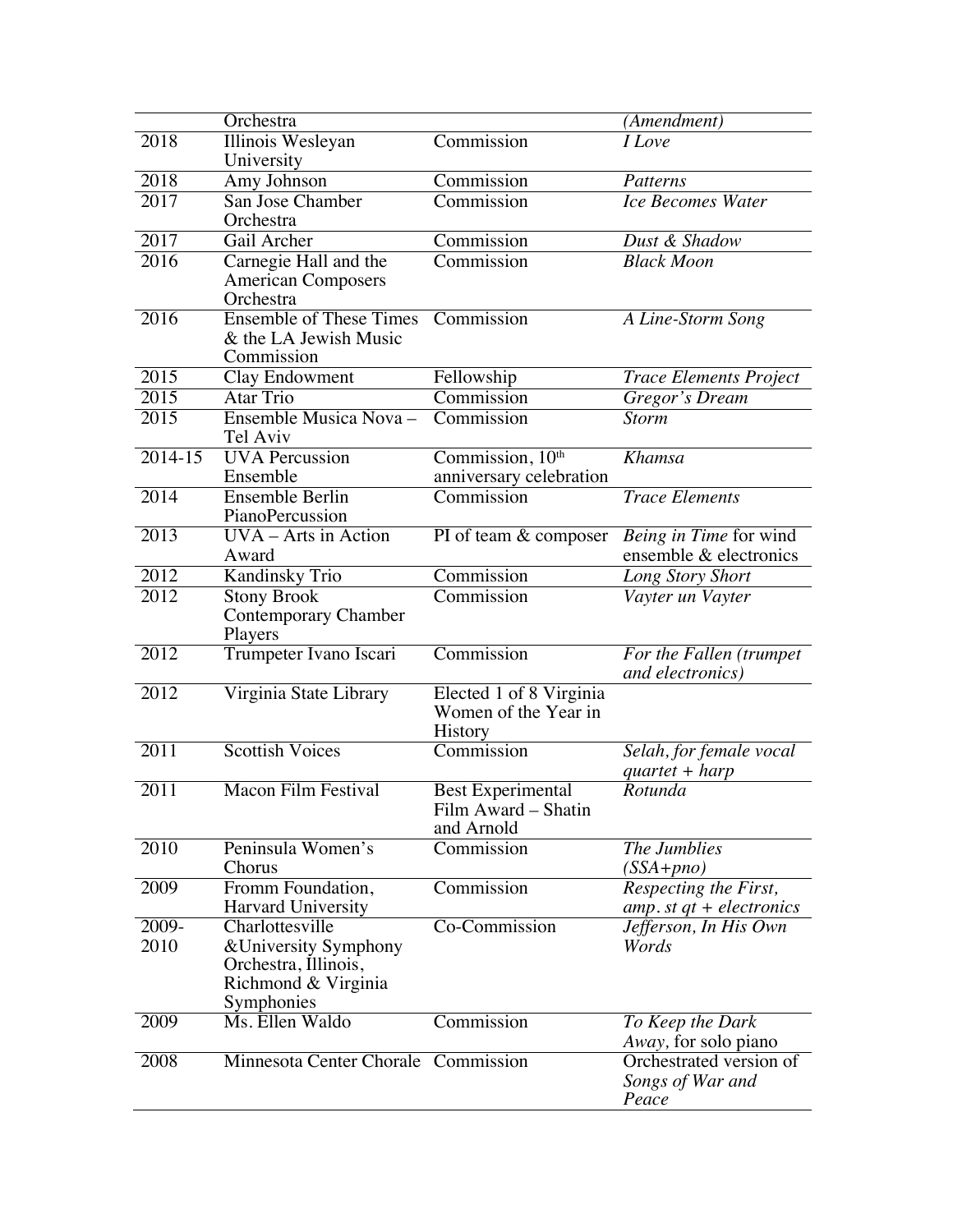| 2007    | <b>Library of Congress</b>                       | McKim Fund                      | Tower of the Eight             |
|---------|--------------------------------------------------|---------------------------------|--------------------------------|
|         |                                                  | Commission                      | Winds for vln/pno              |
| 2007-08 | Virginia Commission for                          | Work for Da Capo                | Spring Tides, Amp              |
|         | the Arts                                         | <b>Chamber Players</b>          | Pierrot Ensemble &             |
|         |                                                  | Premiere, 6/2/09                | interactive electronics        |
| 2007    | Young People's Chorus                            | Commission                      | Why the Caged Bird             |
|         | of NYC                                           |                                 | <b>Sings</b>                   |
| 2006    | I-jen Fang and Mike<br>Schutz                    | Commission                      | Time to Burn                   |
| 2006    | Virginia Glee Club                               | Commission                      | The Jabberwocky                |
| 2006    | The Pittsburgh Jewish<br>Music Festival          | Commission                      | <b>Teruah</b>                  |
| 2006    | Palmares du 33e<br>Concours Internationaux       | Mention                         | For the Birds                  |
|         | de Bourges                                       |                                 |                                |
| 2006    | Z-Society, UVA                                   | Outstanding Teacher of          |                                |
|         |                                                  | the Year Award                  |                                |
| 2005    | Cellist Madeleine Shapiro                        | Commission                      | For the Birds                  |
| 2004-05 | <b>Jane Franklin Dance</b>                       | Commission                      | <b>Civil War Memories</b>      |
| 2003-04 | newEar Ensemble                                  | Commission                      | Clave                          |
| 2003    | New York Treble Singers                          | Commission                      | <b>Amulet</b>                  |
|         | VA Commission for the                            | Fellowship-                     |                                |
|         | Arts                                             | residency, VA Center            |                                |
| 2002-03 | UVa Art Museum/VA                                | for Creative Arts<br>Commission | <b>Tree Music Installation</b> |
|         | Commission for the Arts                          |                                 |                                |
| 2001    |                                                  |                                 | $(9/02 - 1/03)$                |
|         | Wintergreen Performing<br>Arts/Americans for the | Commission                      | Singing the Blue Ridge         |
| 2000    | Arts<br>Currents                                 | Commission                      | Run                            |
| 1999-00 | <b>Core Ensemble</b>                             | Commission                      |                                |
|         |                                                  |                                 | Houdini, Master<br>Conjurer    |
|         | Hexagon Ensemble                                 | Commission                      | Ockeghem Variations            |
|         | (Holland)                                        |                                 |                                |
| 1998-99 | Sesquicentennial                                 | Sabbatical                      |                                |
|         | Fellowship, UVa                                  |                                 |                                |
| 1996    | <b>American Composers</b>                        | Performance Incentive           | 1492                           |
|         | Forum                                            | <b>Award Core Ensemble</b>      |                                |
| 1995    | <b>Kronos Quartet</b>                            | Commission                      | Elijah's Chariot               |
| 1995    | National Symphony                                | Hechinger                       | Hearing the Call               |
|         |                                                  | Commission,                     | (2 trumpets, 2 snare)          |
|         |                                                  | 25th Anniversary of             | drums)                         |
|         |                                                  | the Kennedy Center              |                                |
| 1994    | <b>James Kraft/Manhattan</b>                     | Commission for the              | The Janus Quartet              |
|         | School of Music                                  | Arcata Quartet                  | (String Quartet)               |
|         | <b>Pulitzer Prize Nomination</b>                 |                                 | For COAL                       |
|         |                                                  |                                 |                                |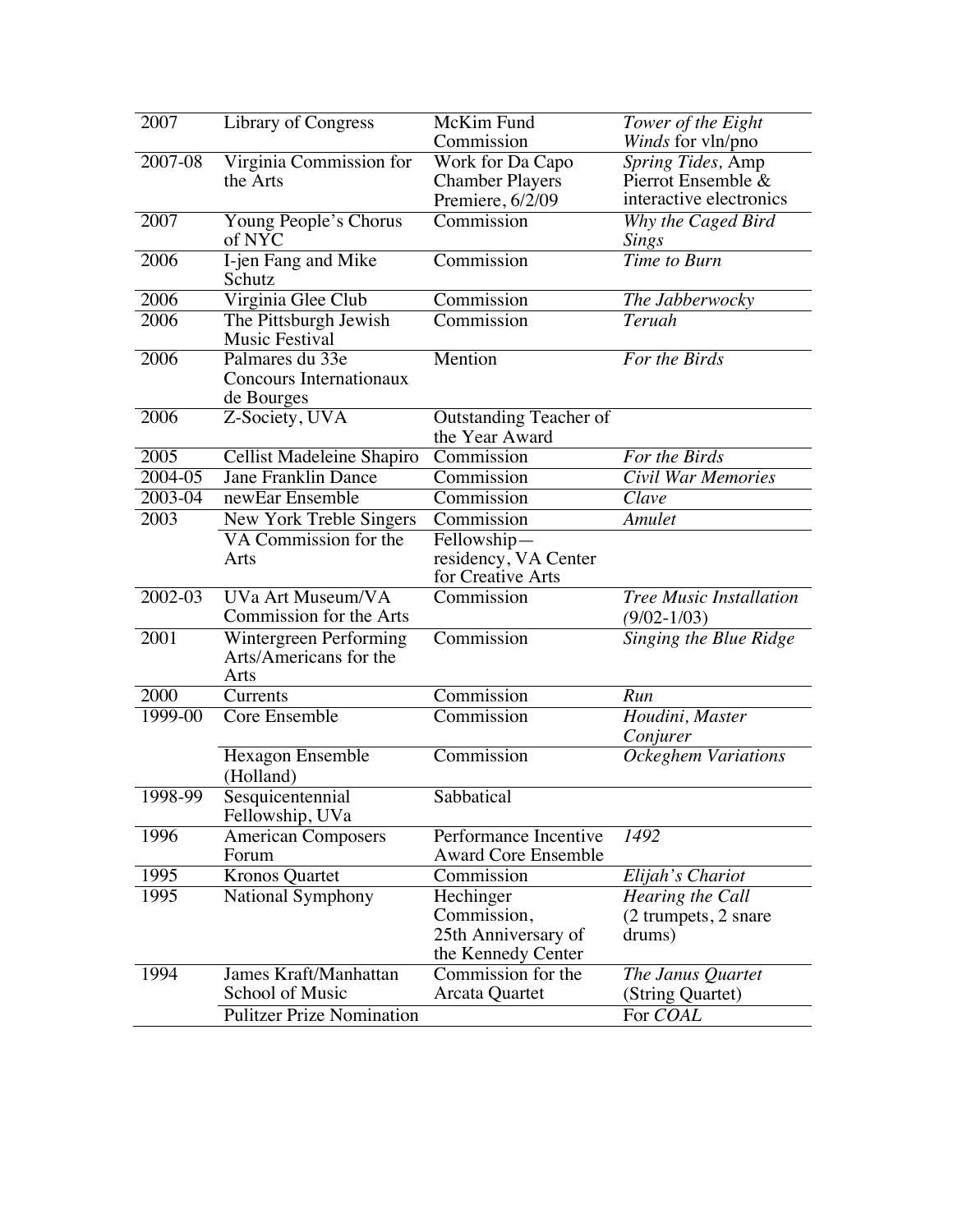| $1992 - 94$ | Lila Acheson<br><b>Wallace/Readers Digest</b><br>Foundation, (\$115,000)<br>award) | Grant to Shepherd<br>College, two-year<br>retrospective of<br>Shatin's music | 4 week-long<br>residencies, plus<br>commissioned piece<br><b>COAL</b> |
|-------------|------------------------------------------------------------------------------------|------------------------------------------------------------------------------|-----------------------------------------------------------------------|
| 1992        | University of Virginia                                                             | Commission,<br>celebrating Jefferson's<br>250th birthday                     | We Hold These Truths                                                  |
| 1990-91     | Virginia Chamber Orch.                                                             | Commission                                                                   | Stringing the Bow                                                     |
|             | Virginia Commission for<br>the Arts                                                | <b>Individual Composer</b><br>Award                                          | <b>Kairos</b>                                                         |
|             | Virginia Commission for<br>the Arts                                                | Commission to<br><b>Roxbury Chamber</b><br>Players                           | <b>Secret Ground</b>                                                  |
| 1990        | National Endowment for<br>the Arts & Bay Area<br>Women's Philharmonic              | Composer Fellowship                                                          | Piping the Earth                                                      |
|             | Douglass College                                                                   | Inducted into Douglas<br>College Society<br>(Highest Alumnae<br>Award)       |                                                                       |
| 1990        | Roxbury Chamber                                                                    | Commission                                                                   | <b>Secret Ground</b>                                                  |
|             | Players<br>Sesquicentennial<br>Associate, UVa                                      | Sabbatical Award                                                             | Guest Composer at<br><b>Stanford University</b>                       |
| 1989        | <b>Barlow Foundation</b>                                                           | Commission                                                                   | <b>Three Summers Heat</b>                                             |
|             | Bay Area Women's<br>Philharmonic & NEA                                             | Commission                                                                   | Piping the Earth                                                      |
| 1988        | American Academy and<br>Institute of Arts & Letters                                | Nominated for Award                                                          |                                                                       |
| 1986        | American Academy and<br>Institute of Arts & Letters                                | Nominated for Award                                                          |                                                                       |
|             | Garth Newel Chamber<br>Players                                                     | Commission                                                                   | View from Mt. Nebo                                                    |
|             | American Academy and<br>Institute of Arts & Letters                                | Nominated for Award                                                          |                                                                       |
| 1985        | National Endowment for<br>the Arts                                                 | <b>Composer Fellowship</b>                                                   | Ruah                                                                  |
|             | University of Virginia                                                             | Commission                                                                   | Commonwealth Salute                                                   |
| 1982        | Ash Lawn Opera Festival                                                            | Orchestration                                                                | <b>Follies and Fancies</b>                                            |
| 1981        | Ash Lawn Opera Festival                                                            | Commission                                                                   | <b>Follies and Fancies</b>                                            |
| 1980        | <b>American String Quartet</b><br>Festival, Charles Ives<br>Center                 | Performance                                                                  | Constellations                                                        |
|             | National Endowment for<br>the Arts                                                 | Composer Fellowship                                                          | Aura                                                                  |
| 1978-79     | Memorial Foundation for<br>Jewish Culture                                          | Commission                                                                   | Job                                                                   |
| 1978        | <b>East and West Artists</b><br><b>Composition Competition</b>                     | Competition Winner,<br>Performance at Weill<br>Recital Hall, Carnegie        | Quatrain                                                              |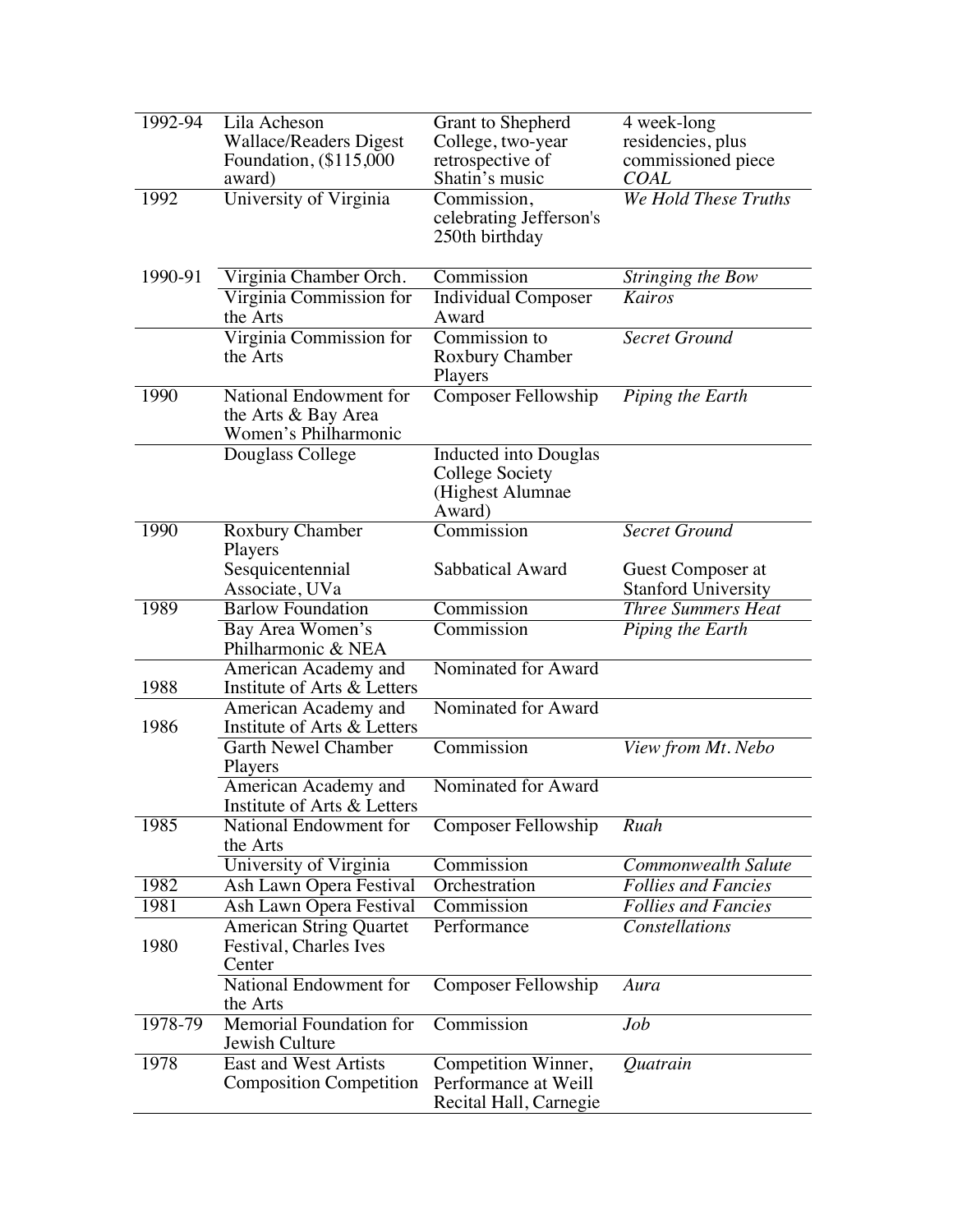| Commission<br><i>Arche</i> (viola and<br>orchestra) |
|-----------------------------------------------------|
|                                                     |
|                                                     |
| <b>Ellstein Composition</b>                         |
| Award                                               |
| <b>Composition Award</b><br>Lost Shards             |
| Julia Carlie                                        |
| <b>Composition Prize</b>                            |
|                                                     |

## **Residencies & Festivals**

| 2019              | <b>Aspen Music Festival</b>                                                       |
|-------------------|-----------------------------------------------------------------------------------|
| 2019              | Bennington Chamber Music Conference, Composer-in-Residence                        |
| 2019              | Illinois Wesleyan university                                                      |
| 2018              | Cube Fest, Virginia Tech, Blacksburg, VA                                          |
| 2018              | Virginia Center for Creative Arts                                                 |
| 2017              | <b>Aspen Music Festival</b>                                                       |
| 2017              | University of Texas, Austin                                                       |
| 2015              | <b>Aspen Music Festival</b>                                                       |
| $\overline{2014}$ | New World School of the Arts, Miami                                               |
| 2013              | Master Artist, Residency, Atlantic Center for the Arts                            |
| 2013              | Featured Composer, Electroacoustic Festival, Roosevelt University,<br>Chicago, IL |
| 2012              | Featured Composer, Sound and Computing Conference, Copenhagen                     |
| 2012              | Featured Composer, Hartford Women Composers' Festival; Hartford, CT               |
| 2011              | Senior Composition Faculty, California Summer Music                               |
| $\overline{2011}$ | Living Chamber Artist Series, Deering Estate at Cutler, Miami                     |
| 2010              | Wintergreen Performing Arts, Composer-In-Residence, Summer Program                |
| 2008              | <b>BMI Residency, Vanderbilt University</b>                                       |
| 2007              | Sonic Explorations, College Conservatory of Music, Cincinnati                     |
| 2006              | <b>Seal Bay Festival</b>                                                          |
| 2004              | Bellagio, Rockefeller Study and Conference Center                                 |
| 2004              | Austin Peay State University, featured guest composer, New Directions             |
| 2003              | Virginia Center for Creative Arts                                                 |
| 2003              | Wellesley Composers Conference, resident guest composer                           |
| 2001              | MacDowell Artist Colony                                                           |
| 2001              | Storm King Festival Residency (Storm King, NY)                                    |
| 1999              | Mishkan Omanim (Artist Colony in Herzliya, Israel), month-long residency          |
|                   | David Lipscomb University, Middle Tennessee Composers Forum, featured             |
|                   | guest composer                                                                    |
|                   | Duke University, colloquium/performances                                          |
| 1997              | Chamber Music and Composers' Conference of the East; Bennington, VT,              |
|                   | resident guest composer                                                           |
|                   | Virginia Center for Creative Arts                                                 |
| 1995              | Brahmshaus, Baden-Baden, month-long residency                                     |
| 1994              | University of Illinois — featured guest composer, lectures and                    |
|                   | performances                                                                      |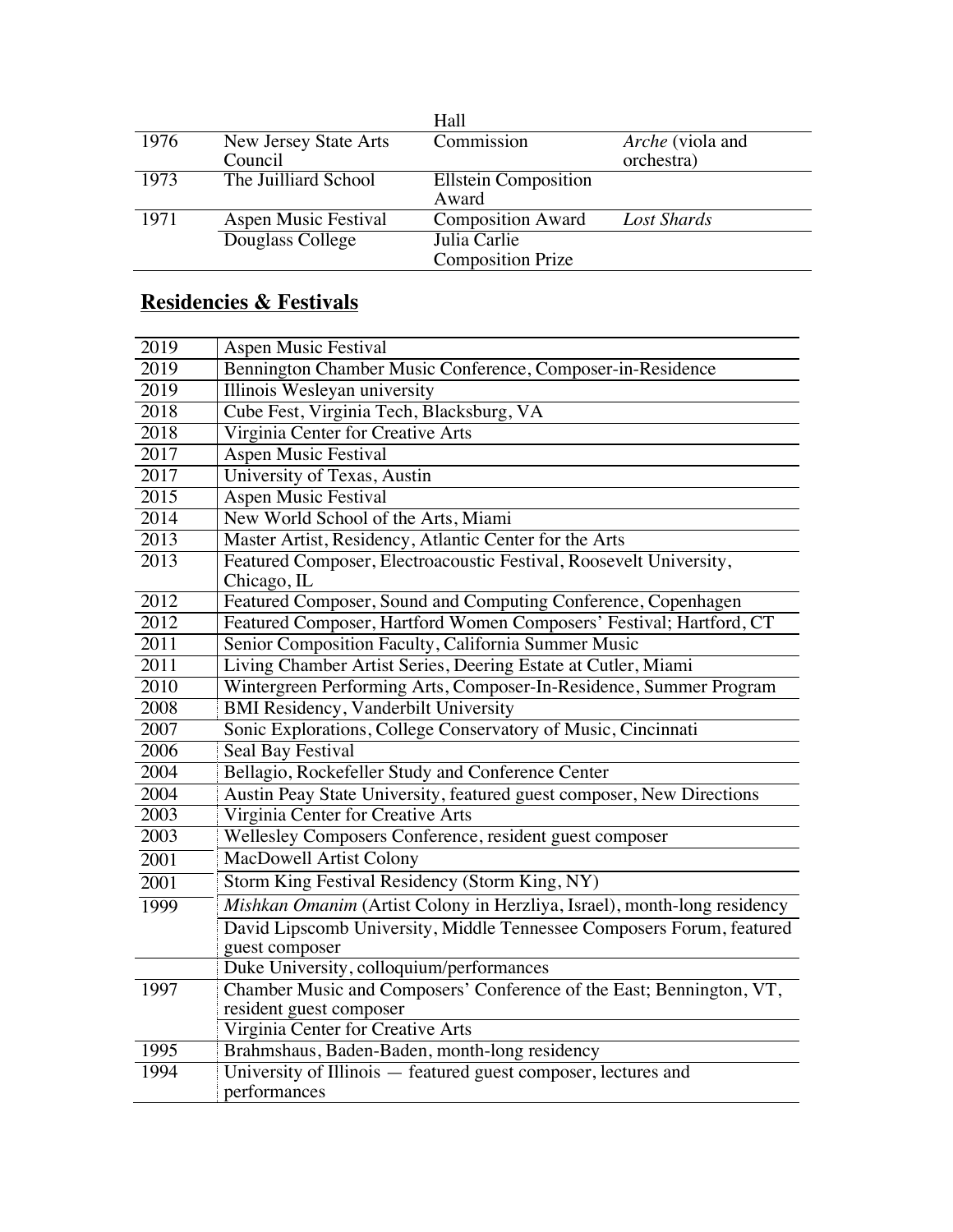| 1992-94 | Shepherd College: retrospective, including four week-long           |  |
|---------|---------------------------------------------------------------------|--|
|         | residencies devoted to Shatin's music; multiple performances,       |  |
|         | outreach activities                                                 |  |
| 1992    | MacDowell Artist Colony                                             |  |
| 1991    | Roanoke Symphony Orchestra, Art-Sounds Series                       |  |
|         | James Madison University Contemporary Music Festival                |  |
| 1990    | Grand Teton Music Festival, featured composer, Music in the Present |  |
|         | Tense Series                                                        |  |
|         | Bellagio, Rockefeller Study and Conference Center                   |  |
|         | 1989-90 Center for Computer Research in Music & Acoustics, Stanford |  |
|         | University, Guest Composer                                          |  |
| 1987    | Yaddo Artist Colony                                                 |  |
|         | Virginia Center for the Creative Arts                               |  |
| 1986    | <b>Garth Newel Chamber Players</b>                                  |  |
|         | Minnesota Orchestra, American Symphony Orchestra League             |  |
|         | Program                                                             |  |
|         | Virginia Center for the Creative Arts                               |  |
| 1985    | <b>Roxbury Chamber Players</b>                                      |  |
|         | Virginia Center for the Creative Arts                               |  |
| 1984    | Virginia Center for the Creative Arts                               |  |
| 1983    | La Cité Internationale des Arts, Paris, France                      |  |
|         |                                                                     |  |

## **Service to Profession**

| 2021      | Judge, North American Saxophone Association Composition           |
|-----------|-------------------------------------------------------------------|
|           | Competition                                                       |
| $2021 -$  | Virginia Center for Creative Arts, Fellows Council Executive      |
|           | Committee                                                         |
| $2018 -$  | Virginia Center for Creative Arts, Fellows Council                |
| 2018      | PhD planning committee, Hebrew University and Rubin Academy,      |
|           | Israel                                                            |
| 2016      | Judge, Red Note New Music Festival                                |
|           | External judge, Klingler ElectroAcoustic Residency, Bowling Green |
|           | University                                                        |
| 2015      | External Reviewer, University of Chicago Music Department         |
| 2013      | Judge, Roosevelt University Electroacoustic Student Composition   |
|           | Competition                                                       |
| 2013      | Judge, Meet the Composer Creative Connections Grant Program       |
| 2012      | Judge, International Computer Music Conference                    |
|           | Judge, SEAMUS Student Composition Prize                           |
| 2010      | International Juror, 11th Composition Competition of the Fribourg |
|           | International Festival of Sacred Music; Fribourg, Switzerland     |
| 2007      | Rome Prize Juror                                                  |
| 2005      | External Review Panel, Cincinnati College Conservatory            |
| 2005      | Judge, Pennsylvania Arts Council, MidAtlantic Arts Foundation     |
| 2005      | <b>External Review Panel, Duke University</b>                     |
| 1992-2011 | External Reviewer for multiple tenure cases                       |
| 2005      | Judge, SEAMUS Student Composition Prize                           |
| 2002-2005 | CMS, Advisory Board in Composition                                |
|           |                                                                   |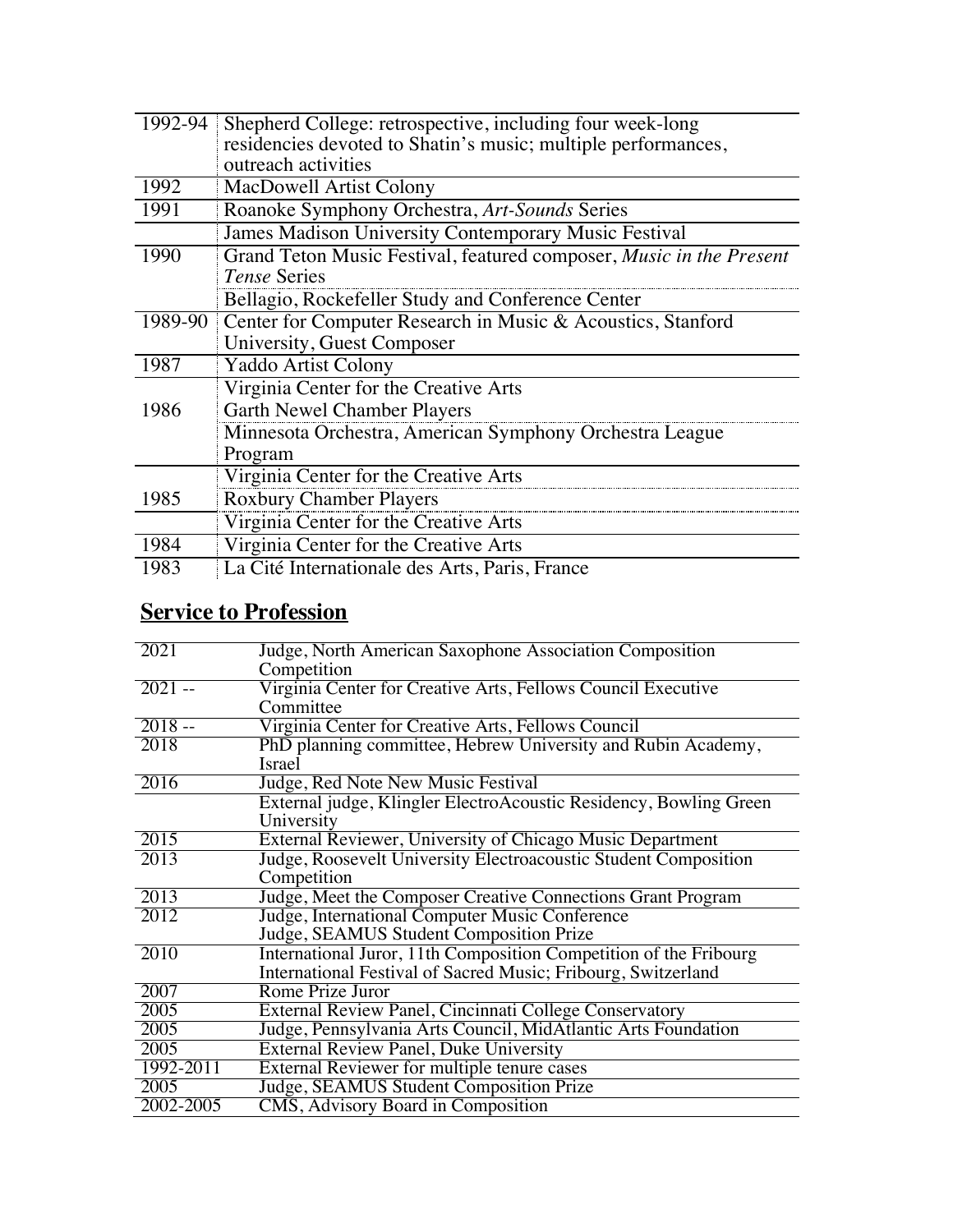| 2003         | External PhD Review, University of Melbourne                        |
|--------------|---------------------------------------------------------------------|
| 2002         | Judge, Illinois State Arts Council Composition Fellowships          |
|              | Judge, Prix d'été competition, Peabody Conservatory                 |
| 2001         | Judge, Virginia Music Teachers Association Commission               |
|              | Mentor, Computer Science Faculty David Evans, UVA Teaching          |
|              | <b>Resource Center</b>                                              |
| 2000         | Judge, Southeastern Composers Competition, Old Dominion             |
|              | University                                                          |
| 1999-        | Advisory Board, International Alliance for Women in Music           |
| 1996-98      | Chair, Nominating Committee, International Alliance for Women in    |
|              | Music                                                               |
| 1995-1998    | Jury member, Civitella Ranieri Artist Colony                        |
| 1998         | Judge, American Composers Form, McKnight Review Panel               |
| 1995         | Secretary, International Alliance for Women in Music                |
| 1994-98      | Board of Directors, American Composers Alliance                     |
| 1994         | NEA on-site visitor, Virginia Opera Company                         |
|              | Summer Enrichment Program for high school Students, UVA             |
|              | Mentor for Elizabeth Hudson, Lilly Fellow Program, UVA              |
| 1991         | Score Review Panel, Women's Philharmonic Orchestral Readings        |
| 1990         | NEA Peer Review Panel, Composer Fellowship Program                  |
| 1989-93      | President, American Women Composers, Inc.                           |
| 1988         | Chair, Virginia Chapter, American Women Composers, Inc.             |
| $92-96; 82-$ | Board of the Tuesday Evening Concert Series, University of Virginia |
| 86,          |                                                                     |
| 1982-85      | Board of Directors, Virginia Women's Cultural History Project       |
| 1981-85      | Secretary, Executive Board, American Women Composers, Inc.          |
| 1974-79      | Board of Directors, League of Composers/International Society for   |
|              | Contemporary Music; NY, NY (two terms)                              |

# **Recordings & DVD**

| 2020 | For the Fallen | Innova     | 032           | In Lights Starkly Different,          |
|------|----------------|------------|---------------|---------------------------------------|
|      |                |            |               | Drew Whiting, Saxophone               |
| 2019 | Penelope's     | Ravello    | <b>RR8018</b> | Somewhere: Andrea                     |
|      | Song           |            |               | Cheeseman, Clarinet                   |
| 2018 | For the Fallen | Navona     | NV6149        | Returning to Heights Unseen:          |
|      |                |            |               | Lindsey Goodman, flute                |
| 2016 | Cherry Blossom | Taukay     | 160           | Atmospheres: Gianluca                 |
|      | and a Wrapped  | Edizioni   |               | Campagnolo, clarinet                  |
|      | Thing; After   | Musicali   |               |                                       |
|      | Hokusai        |            |               |                                       |
| 2016 | Penelope's     | <b>New</b> |               | Reach Through the Sky;                |
|      | Song           | Dynamic    |               | Lindsey Goodman, Flute                |
|      |                | Records    |               |                                       |
| 2015 | For the Birds  | Troy       | 1577          | <i>Sounds Nature: 201 Cellist</i>     |
|      |                |            |               | Madeleine Shapiro                     |
| 2015 | Love Song      | Albany     | 1515          | Double Take: American Reed;           |
|      |                |            |               | Double Entendre Ensemble              |
| 2014 | For the Birds  | CD Baby    |               | <b>Electroacoustic Voices;</b>        |
|      |                |            |               | recorded by Iracema de Andrade        |
| 2014 | Time to Burn   | Innova     | 845           | <b>Cassatt Quartet; violist James</b> |
|      |                |            |               | Dunham, pianist Margaret              |
|      |                |            |               |                                       |